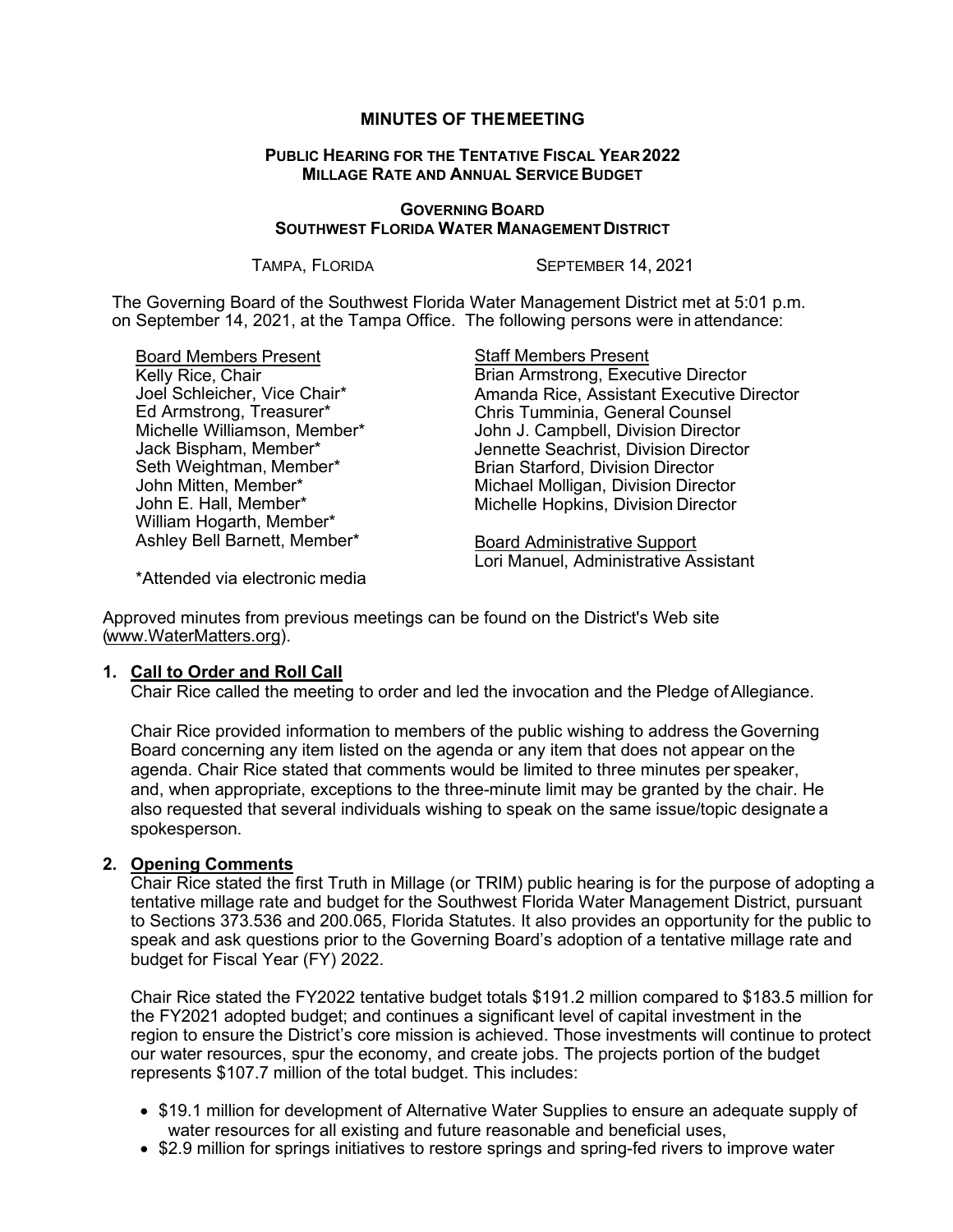quality and clarity, and restore natural habitats such as: shoreline restoration, wetland treatment, beneficial reclaimed water reuse, and septic to sewer conversions, and

• \$26.1 million for Watershed Management Program projects which support floodplain management decisions and initiatives, and address potential and existing flooding problems

## **3. Budget Overview**

Mr. John Campbell, Management Services Director, provided a presentation. There were no changes to the FY2022 budget since the budget update provided at the July 27, 2021, Governing Board meeting.

**4. Public Announcement of the Name of the Taxing Authority, Rolled-Back Rate, Percentage of Increase Above Rolled-Back Rate, and Millage Rate to be Levied for Fiscal Year 2022**

Mr. Campbell presented the required public announcement of the name of the taxing authority, the rolled-back rate, the percentage of increase over the rolled-back rate, and the millage rate to be levied for FY2022 and read into the record as required for the District.

| <b>TAXING AUTHORITY</b>                        | <b>ROLLED-BACK RATE</b> | <b>PERCENTAGE OF INCREASE</b><br><b>OVER ROLLED-BACK RATE</b> | <b>TENTATIVE</b><br><b>MILLAGE RATE</b> |
|------------------------------------------------|-------------------------|---------------------------------------------------------------|-----------------------------------------|
| Southwest Florida Water<br>Management District | $0.2535$ mill           | $0.0\%$                                                       | 0.2535 mill                             |

## **5. Public Comments**

## **a. Letters/Resolutions Received**

Chair Rice noted that letters and resolutions received regarding the tentative millage rate and budget, if any, have been compiled into an Appendix "A" to Agenda Item 5a and are hereby incorporated, by reference, into the public record of this meeting.

None were presented.

# **b. Persons Wishing to Address the Board**

No Request to Speak cards were presented.

## **6. Adopt Tentative Fiscal Year 2022 Millage Rate**

### **SOUTHWEST FLORIDA WATER MANAGEMENT DISTRICT RESOLUTION NO. 21-09 ADOPTION OF TENTATIVE MILLAGE RATE FOR FISCAL YEAR 2022**

This resolution is made a part of these minutes as if set forth in full, but for convenience, is filed in the permanent resolution files of the District.

**A motion was made to adopt Resolution No. 21-09, Adoption of Tentative Millage Rate for Fiscal Year 2022, of 0.2535 mill, which was seconded. The motion carried unanimously.**  (Audio – 00:11:37)